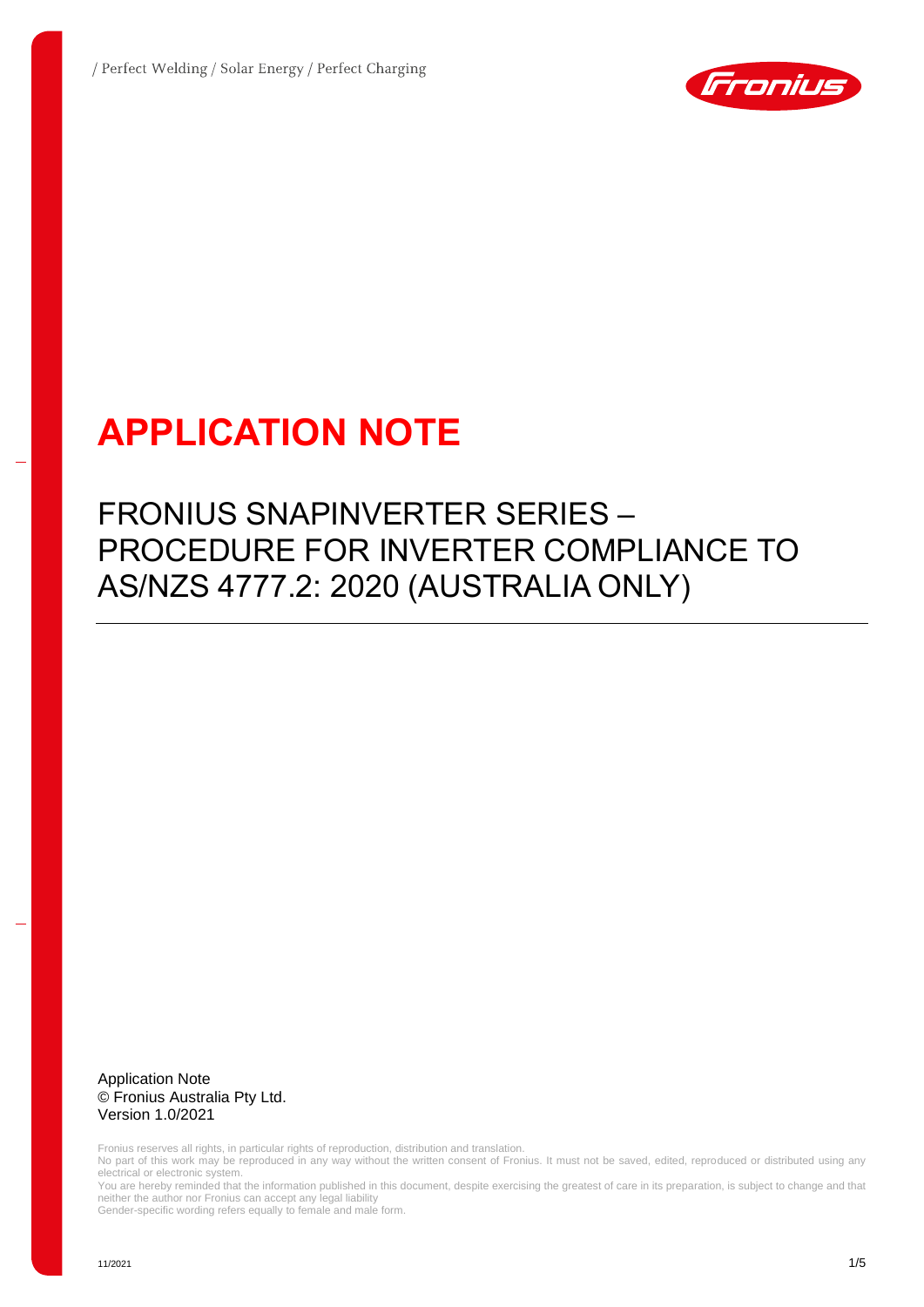

## **1. CHANGE LOG**

| Date.    | Version | Comments        | Author            |
|----------|---------|-----------------|-------------------|
| 10/11/21 | . . U   | Initial release | Fronius Australia |

## **2. SCOPE**

This document outlines the necessary procedure required to ensure compliance of the SnapINverter range to the new AS/NZS 4777.2: 2020.

The following SnapINverters are relevant to this document:

- / **Fronius Primo series**
- / **Fronius Symo series**
- / **Fronius Eco series**

As of Dec 18th 2021 all inverters installed in Australia MUST meet the requirements of AS/NZS 4777.2: 2020 and have one of the following 3 x default Regions selected upon commissioning:

/ **Australia A** *(Fronius description = AUA – AUS Region A 2020*) / **Australia B** *(Fronius description = AUB – AUS Region B 2020)* / **Australia C** *(Fronius description = AUC – AUS Region C 2020)*

It is the responsibility of the installer to confirm with the relevant DNSP as to which Region needs to be selected.

These default Region settings contain all the default Power Quality settings *Volt-Watt, Volt-Var & Frequency Response* settings. Additional setting changes should not be necessary. If changes are necessary, please refer to the *"Service menus - Fronius SnapINverter (Service manual)"* document, available on request from Fronius Technical Support.

## **3. GENERAL REQUIREMENTS**

For compliance to AS/NZS 4777.2: 2020 the inverter/s MUST have a minimum software version installed on the inverter in order to be able to select one of the 3 x default Regions. If the Regions are not visible for selection while commissioning, then the minimum software version / country setup version is not installed. In this case a local firmware update via USB will be required along with a reload of the Country Setup.

If Regions

- / *AUA – AUS Region A 2020*
- / *AUB – AUS Region B 2020)*
- / *AUC – AUS Region C 2020)*

are already available for selection while commissioning, then a USB firmware update & country setup reload are NOT required.

In order to perform the onsite update you will need the following:

- / A USB stick of no greater than **8GB** capacity, and configured in FAT32 format
- / A copy of the latest SnapINverter firmware file **≥ fro32330.upd** loaded onto the USB stick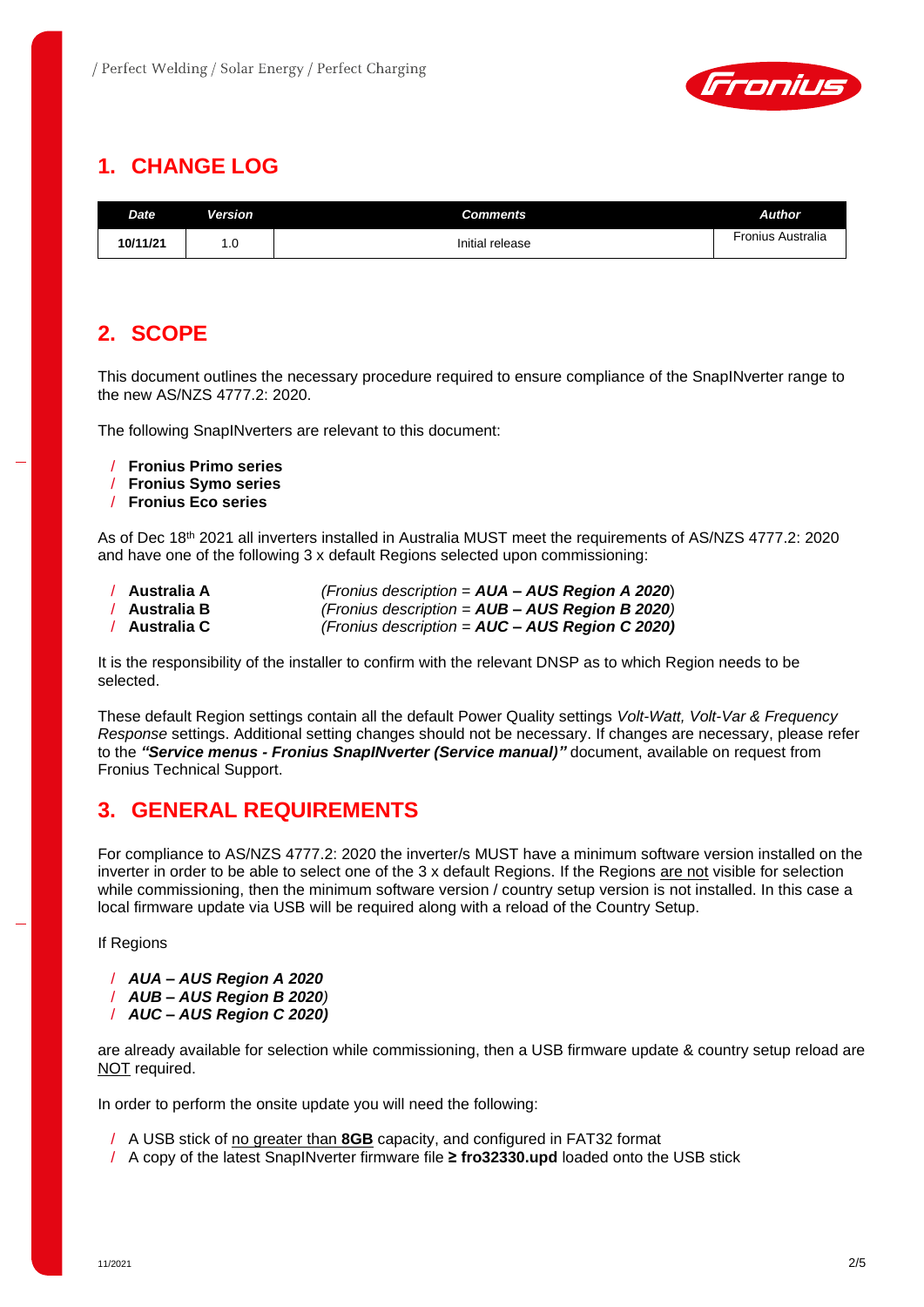

## **4. INVERTER FIRMWARE UPDATE (ONSITE)**

#### **Step 1 - Download latest firmware**

- a) Go to Fronius Australia's website link [here](https://www.fronius.com/en-au/australia/solar-energy/downloads)
- b) Search for *"Fronius USB update"* in the download section and look for the entry: *"Fronius USB Update Galvo Symo Primo Eco Vxxxxx"*
- c) Download **fro32330.upd (or higher)** file to a USB stick and insert into the USB slot of the inverter.



**NOTE:** The Fronius Galvo is not complaint to AS/NZS 4777.2: 2020 although it appears in the USB file name.

**NOTE:** Make sure there is no other file other than the software update file in the USB stick before you perform the update. It is recommended to format the USB stick to FAT32 format, if it hasn't already been done.

#### **Step 2 - Perform USB firmware update**

- a) Select *"SETUP"* and press Enter (at inverters display)
- b) Select *"USB"* and press Enter
- c) Select *"Software Update"* and press Enter
- d) "*OLD / NEW"* will be displayed, just press Enter



**NOTE:** Update will take approx. 5 - 10 minutes to complete, after which the inverter will restart itself.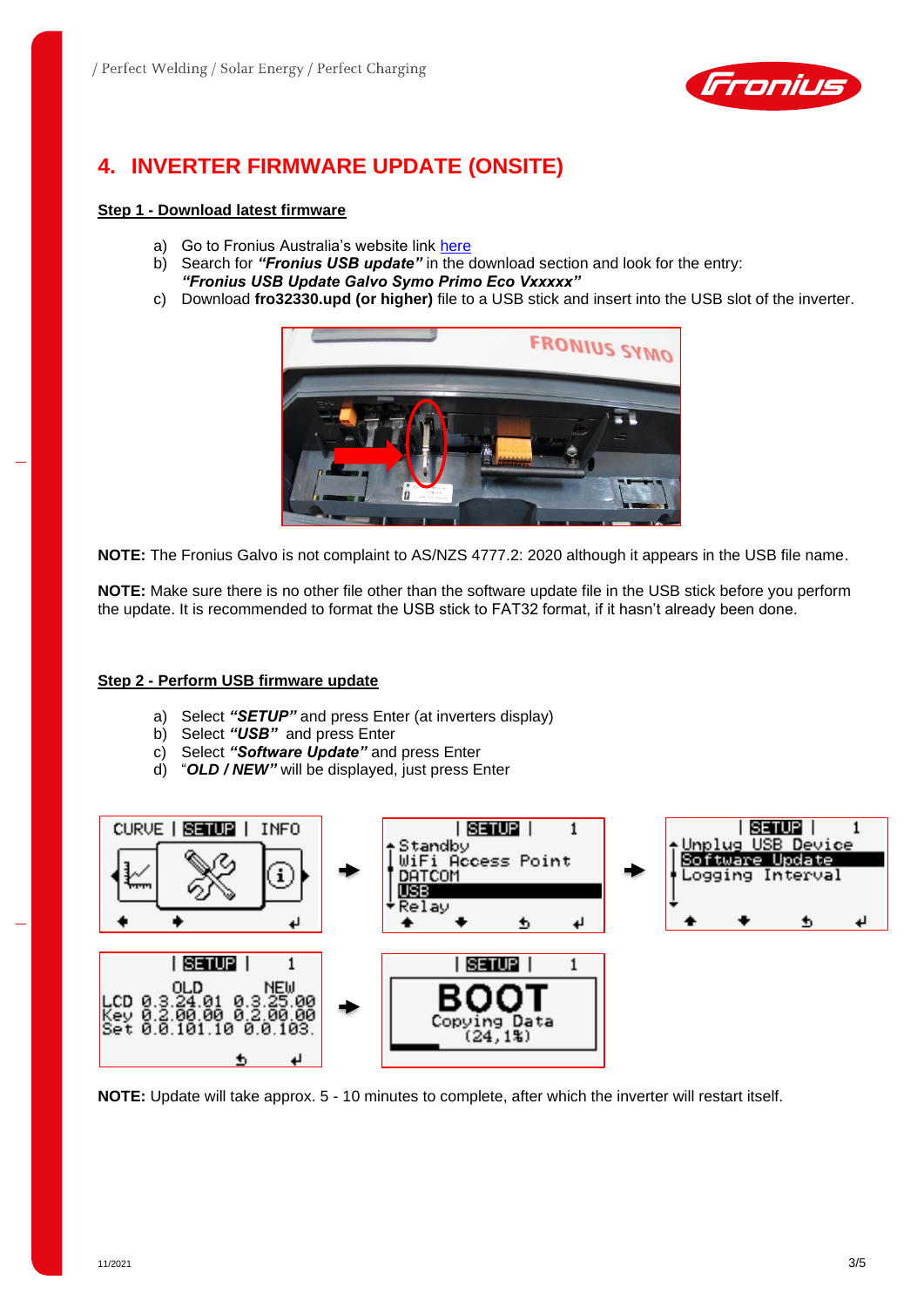

#### **Step 3 - Reload Country Setup**

- a) Open "*Access Code"* by pressing the 3rd button from left 5-6 times until 5 x zeros appear *"00000"*
- b) Enter *"73887"* and press Enter
- c) Re-select *"AUA, AUB or AUC"* and press Enter



**NOTE:** If the *"AUA, AUB or AUC"* Regions are not available, the software version containing the Country Setup is too old and MUST be updated as described in steps 1 to 3 above.

## **5. SETTINGS VERIFICATION**

The selected Region setting can be checked in the **INFO** menu of the inverter display without a password/code.

Go to the **INFO** Menu, scroll to "*Device Info*" and press Enter



Scroll to *"Country Setup"* and confirm correct Region is set *"AUA, AUB or AUC"*



**IMPORTANT:** Fronius strongly recommend taking photographs of the settings on the display for each individual inverter (including S/N) to keep for evidence of compliance that the inverter you have installed is commissioned to AS/NZS 4777.2: 2020. All settings can be viewed in the INFO  $\rightarrow$  Device Info menu.